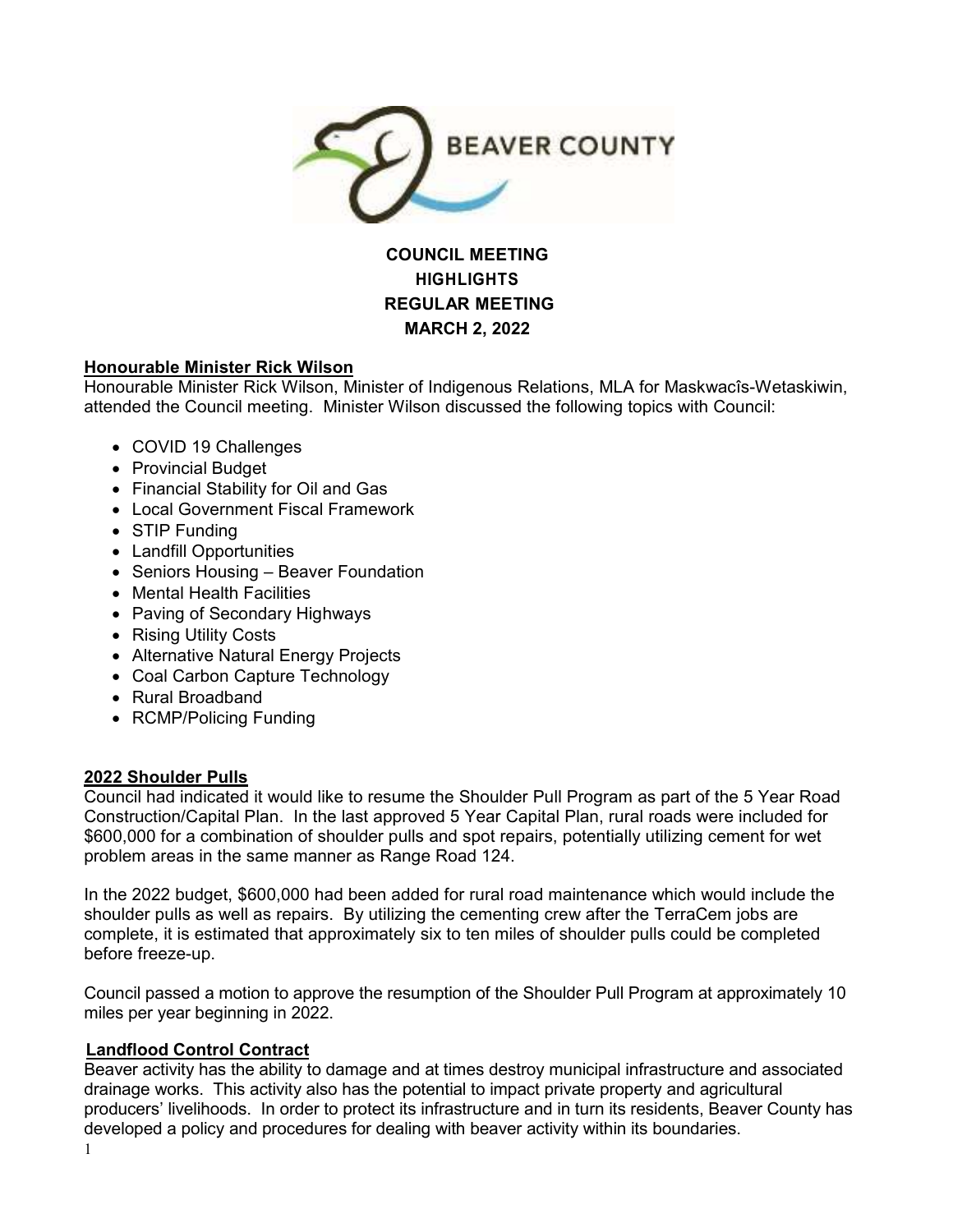Beaver County has used a contractor in the past to remove beavers in areas where their activity impacts infrastructure. The budget allocation for this program is currently \$40,000 however this program area is very weather dependent as more or less precipitation (snow or rain) can have a significant impact on beaver activity. In 2021, the cost for this program was to \$24,516.00. Administration has communicated with the current contractor and the company is willing to continue work within the County for 2022, at a minimal increased cost due to increases for fuel and other operational items.

Also, in 2021, the County continued with the Beaver Control Incentive. In this program, landowners that are removing beavers from their property can submit the beaver tails for compensation. The budget allocated for this program is \$10,000 and in 2021 there were 353 tails submitted for a total payment to landowners of \$7020.

Council also intends to review the information gathered in the Public Engagement Survey to determine if there are any further program or policy changes that could be implemented. Any items that require budget approval will need to be discussed during the budget preparation process for 2023.

Council passed a motion that the contract with the current Landflood Control contractor, 2086391 Alberta Ltd, be extended for the 2022 season without tendering due to time constraints, and that Council continue the Beaver Control Incentive Program for 2022.

#### **Request for Tax Payment Agreement**

Long Run Exploration Ltd. is a natural gas producer in Beaver County. The company is starting to recover from the financial challenges it faced when the natural gas market was struggling, and has contacted the County regarding a tax payment agreement to clear the outstanding taxes for 2019, 2020, and 2021.

Long Run's proposal is a two-year agreement with both past and future penalties waived during the period of repayment. The tax payment agreement is only for the tax levy owed (approximately \$860,000) and includes municipal, school, Beaver Foundation, and Designated Industrial Property taxes. They have indicated that in addition to monthly payments on the arrears, future taxes will be paid on time.

The County has entered into tax payment agreements with other companies that owed taxes in amounts as great as, or greater than, the amount owed by Long Run. These companies were proactive in requesting tax payment agreements before penalties were incurred and only received relief from future penalties.

Council passed a motion that Council require a lump sum payment of all property tax arrears from Taxpayer #20285 and 22405 and that Taxpayer # 20285 and 22405 be advised that following payment of all property tax arrears in a lump sum and confirmation that surface leases are up to date with landowners, Council is prepared to enter into negotiations regarding a tax payment agreement for 2022 property taxes.

#### **Strategic Priorities Report and Public Participation Summary Report**

On February 10-11, 2022, Council and senior management met to discuss strategic priorities for this Council's term. 60 issues and opportunities were suggested and then ranked. Common themes were established, resulting in 6 strategic topics.

Action plans were then developed for the 5 highest priorities, taking into consideration the capacity of County staff. The Strategic Priorities Chart will be updated and reviewed by the Governance and Priorities Committee (GPC) on a quarterly basis and any changes approved by Council.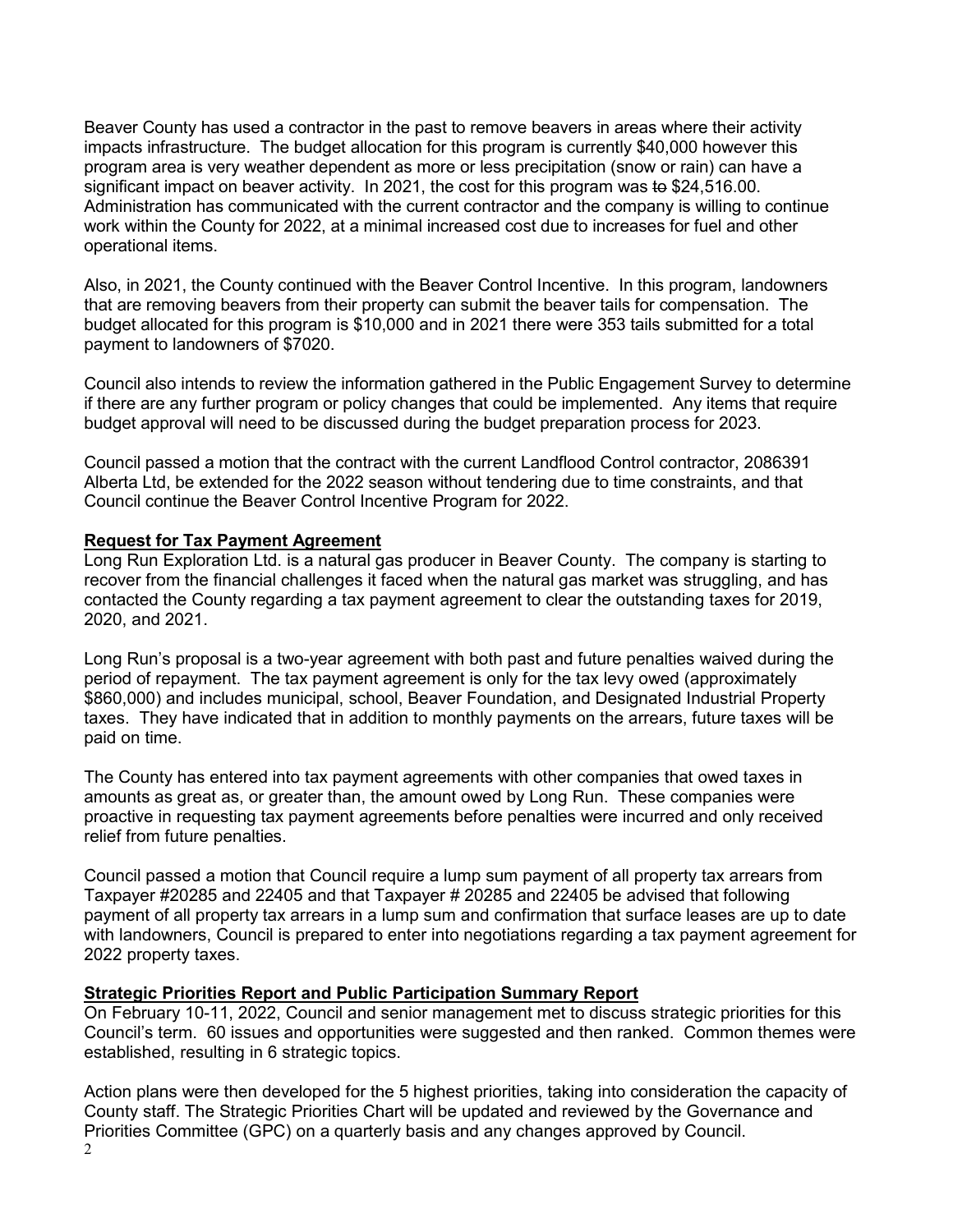The recent public participation survey played a key role in establishing the strategic priorities and the Summary Report identifies many items for Council's consideration. Administration recommended that the GPC review the Summary Report and provide recommendations for policy changes (if any). In addition, the County has a 2020 – 2030 Strategic Plan that should now be reviewed in light of the recent priorities established by Council.

Council passed a motion to accept the Strategic Priorities Report dated February 2022, to request that the Chief Administrative Officer update the Strategic Priorities Chart quarterly and schedule an annual review, to refer the Public Participation Survey Summary Report to the Governance and Priorities Committee for review and recommendations, and to refer the 2020 – 2030 Strategic Plan to the Governance and Priorities Committee for alignment with the Strategic Priorities Report.

# **Beaver County Chronicle Partnership**

Beaver County has a contract with Caribou Publishing for dedicated space in the weekly Beaver County Chronicle. The Chronicle is a 4-page insert in the Tofield Mercury and the Weekly Review newspapers and the County uses 1 ½ pages for its own advertising needs as well as providing opportunities for non-profit organizations to communicate their events, volunteer opportunities, etc.

Claystone Waste uses ½ page for its advertising needs and Caribou Publishing fills the balance of the Chronicle with articles of rural interest.

The Chronicle is provided free of charge to rural residents upon request. The rural customer base, combined with paid newspaper subscriptions throughout the region, results in the Chronicle reaching approximately 2400 households each week.

Claystone Waste is considering other options for communicating to residents and its other stakeholders. It has approached the municipalities within the Beaver Region to "reimagine" the Chronicle and how a partnership with the municipalities within the Beaver Region may best meet the needs of the entire area for:

- a) advertising (legislated and discretionary),
- b) communication to residents,
- c) promotion (municipal and non-profit organizations).

At a recent regional Chief Administrative Officer meeting, interest was expressed in continuing discussions regarding the partnership, subject to support from municipal Councils.

Council passed a motion authorizing administration to explore a partnership with Claystone Waste and the urban municipalities in the Beaver Region regarding expanded use of the Chronicle for regional communication.

#### **Bylaw 22-1119 – Procedural Bylaw**

The Corporate Governance Review recommended that the Procedural Bylaw be amended to clarify the role of the Chief Administrative Officer with respect to the preparation of agendas.

At the October 2021 Organizational meeting, Council also directed administration to prepare amendments that would strengthen meeting protocol, allow for increased Council involvement in the development of meeting agendas, clarify the process for debate and discussion of motions and bylaws, and include business planning.

Since that time, an Agendas Committee consisting of the Reeve and Deputy Reeve has been formed. The Committee's mandate and guidelines include the review and approval of agenda items for Council and Governance and Priorities Committee meetings.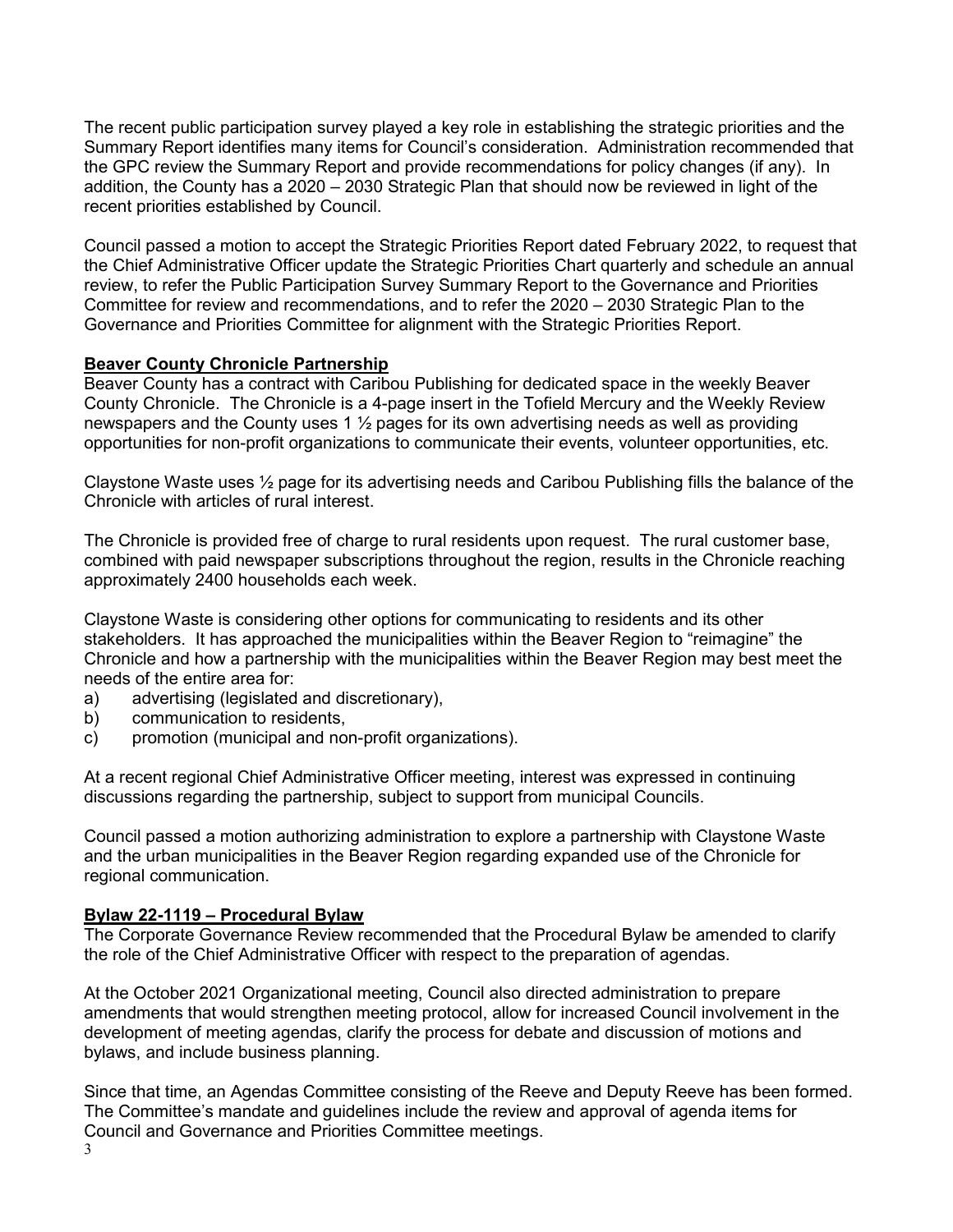Bylaw 22-1119 includes additional amendments as follows:

- 1. Introduction of Consent Agendas for disposition of agenda items which do not require Council discussion or debate. Consent Agendas will enable the efficient handling of routine items and provide Council will additional time to discuss priority items.
- 2. A rescinding motion will require a Notice of Motion before being considered by Council.
- 3. Change to the Council meeting commencement time in accordance to 9:30 am.
- 4. Limit the distribution of Council agenda packages to electronic means. Paper copies will no longer be provided. The County provides Councillors with funds to purchase a printer, ink cartridges, and paper, and it is more efficient and economical for individual Councillors to print the portions of the agenda that they require rather than administration printing 5 copies of the entire agenda package.
- 5. Provide for the distribution of background information for Closed Session discussions in advance of the meeting when additional time is required for Council to review the information.
- 6. Provide for discussion and debate on a bylaw after first reading (instead of after second reading).

Council passed a motion to amend Section 46 of Bylaw 22-1119 to read as follows:

46. The CAO shall recommend the Agenda items to be included under the Closed Session heading of the Agenda in accordance with the *Freedom of Information and Protection of Privacy Act*, and shall be responsible for the security of any confidential documents. Background information related to Closed Session Agenda items will be distributed separately and in a secure manner with the Agenda.

Council then passed 1st reading of Bylaw 22-1119, as amended.

# **Economic Development Leaders Summit**

The Corporate Review accepted by the previous Council on October 6, 2021 referenced economic development as a significant gap relative to the future financial sustainability of the County. The Economic Development Leaders Summit focuses on orienting leadership in the field of economic development. Over the years, staff have attended this summit, and this year Council is being encouraged to consider attending to take advantage of updates, exclusive keynote speakers, and interactive networking opportunities. Learning how to drive successful local government economic initiatives through the sharing and learning opportunities would be highly beneficial for the County and the region.

Council passed a motion approving the attendance of Cr. Hrabec and Cr. Williams, as well as registration and costs, to attend the Economic Development Leaders' Summit, April 6th to 8th 2022, at Kananaskis.

# **RMA Spring Convention Resolutions**

Council reviewed the resolutions to be presented at the Rural Municipalities of Alberta Spring Convention to ensure an understanding of each topic. Councillors vote individually on each resolution so there is no need to achieve consensus on Council's position regarding each item.

Administration recommended that Council carefully consider Resolution 1-22S, to be introduced by the Municipal District of Smoky River regarding the Municipal Sustainability Initiative (MSI) funding formula.

The MD of Smoky River is requesting that the Provincial Government introduce the Local Government Fiscal Framework (LGFF) in 2023 (1 year ahead of schedule) and that the funding formula be based on equalized assessment per kilometer of open road maintained by a municipality.

Administration suggested that Council consider the implications of this resolution.